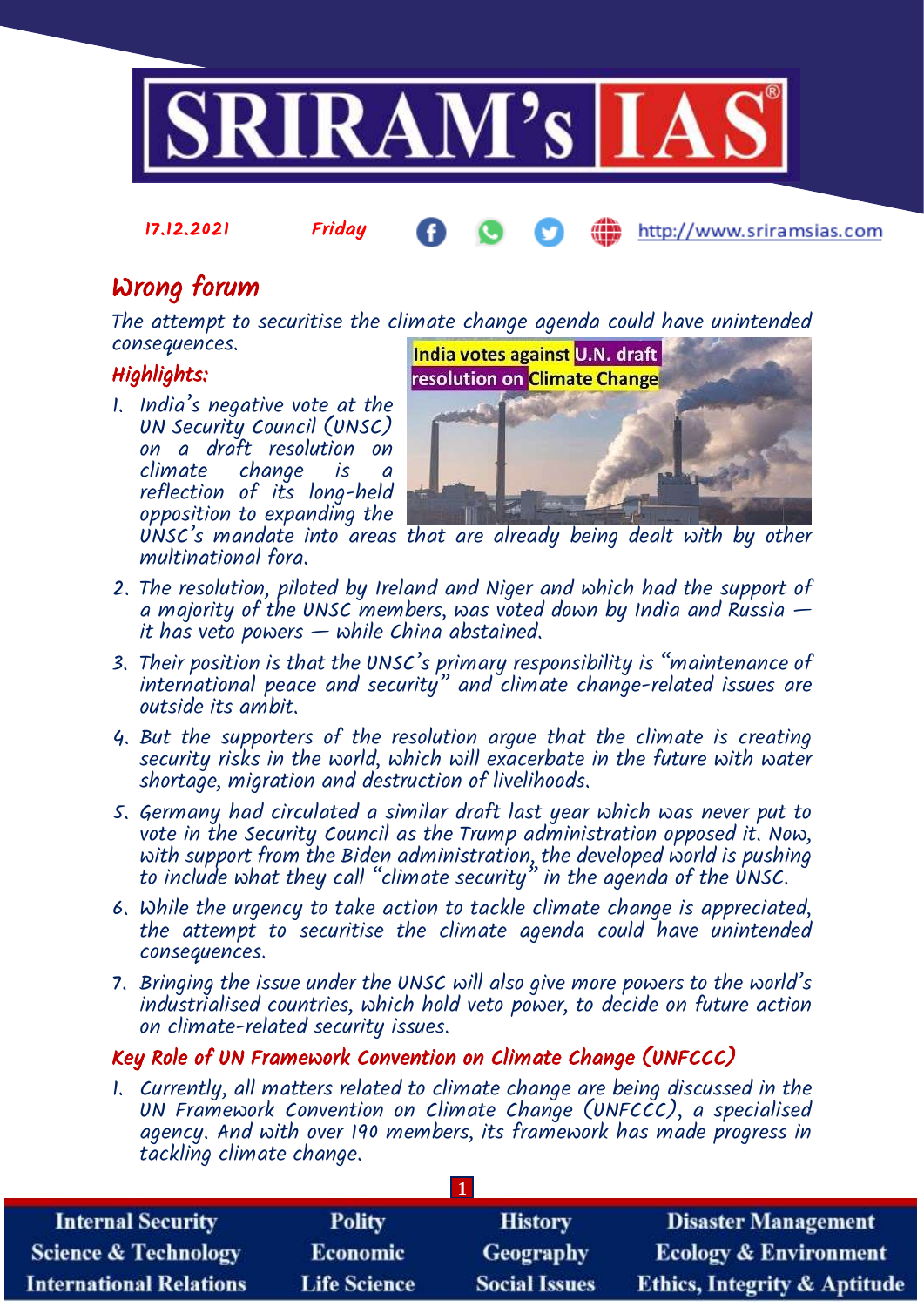

#### 17.12.2021 Friday http://www.sriramsias.com

- 2. It is this process that led to the Kyoto Protocol, the Paris Agreement and the recent COP26 summit, and has put in place an international approach to combat global climate change.
- 3. Sure, there is valid criticism that decision making at UNFCCC conferences is slow and there has to be faster collective action to tackle climate change and associated challenges. But the solution is not outsourcing decision making to the five permanent members of the UNSC.
- 4. Also, it is wrong to look at climate change through the prism of security. Each nation faces different challenges in transitioning into a greener economy.
- 5. As India's Permanent Representative at the UN T.S. Tirumurti pointed out, the developed countries, all big polluters, have not met the promises they made with regard to climate action.
- 6. The least developed and developing countries should be encouraged to keep the promises they made with financial assistance. This needs to be a collective process and the best way is through the UNFCCC, where decisions made are by consensus.
- 7. The UNFCCC should not only make sure that the promises made by member countries, especially the powerful ones, in previous conferences are kept but also expand the scope of discussions to include climate-related security issues.

## The WTO's challenge to MSP is another frontier to cross

**Life Science** 

Inte

**International Relations** 

**Scienc** 

Can India provide a legal guarantee for MSP without violating its international law obligations enshrined in the Agreement on Agriculture (AoA) of the World Trade Organization (WTO)?

| <b>Green Box</b><br>Subsidies that do not<br>distort trade, or cause<br>minimal disruption.<br>No limit. |                           | <b>Amber Box</b><br>Broad range of<br>subsidies.<br>Limited to 5% of<br>agricultural production<br>(10% for developing<br>countries)*. | <b>Blue Box</b><br>Broad range of<br>subsidies allowed but<br>must be designed to<br>minimise trade<br>distortion<br>No limit. |  |  |  |  |  |
|----------------------------------------------------------------------------------------------------------|---------------------------|----------------------------------------------------------------------------------------------------------------------------------------|--------------------------------------------------------------------------------------------------------------------------------|--|--|--|--|--|
| $\overline{2}$                                                                                           |                           |                                                                                                                                        |                                                                                                                                |  |  |  |  |  |
| rnal Security<br>e & Technology                                                                          | <b>Polity</b><br>Economic | <b>History</b><br>Geography                                                                                                            | <b>Disaster Management</b><br><b>Ecology &amp; Environment</b>                                                                 |  |  |  |  |  |

**Social Issues** 

**Ethics, Integrity & Aptitude**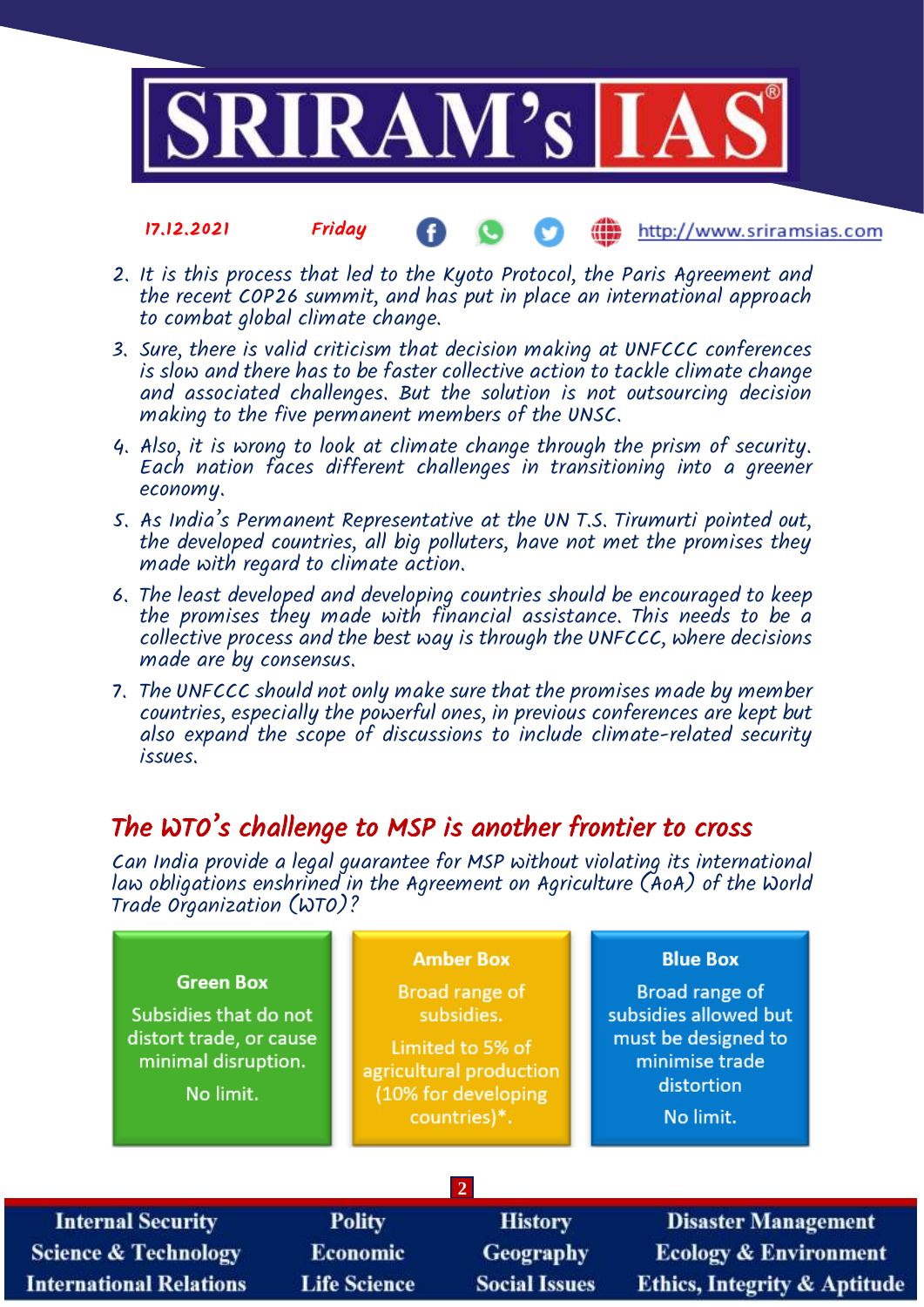

## As a trade-distorting subsidy

- 1. One of the central objectives of the AoA is to cut trade-distorting domestic support that WTO member countries provide to agriculture. In this regard, the domestic subsidies are divided into three categories: 'green box', 'blue box' and 'amber box' measures.
- 2. Subsidies that fall under the 'green box' (like income support to farmers de-coupled from production) and 'blue box' (like direct payments under production limiting programmes subject to certain conditions) are considered non-trade distorting. Countries can provide unlimited subsidies under these two categories.
- 3. However, price support provided in the form of procurement of crops at MSP is classified as a trade-distorting subsidy and falls under the 'amber box' measures, which are subject to certain limits.
- 4. To measure 'amber box' support, WTO member countries are required to compute Aggregate Measurement of Support (AMS). AMS is the total of product-specific support (price support to a particular crop) and nonproduct-specific support (fertilizer subsidy).
- 5. Under Article 6.4(b) of the AoA, developing countries such as India are allowed to provide a de minimis level of product and non-product domestic subsidy. This de minimis limit is capped at 10% of the total value of production of the product, in case of a product-specific subsidy; and at 10% of the total value of a country's agricultural production, in case of nonproduct subsidy.
- 6. Subsidies breaching the de minimis cap are trade-distorting. Consequently, they have to be accounted for in the AMS.
- 7. Procuring all the 23 crops at MSP, as against the current practice of procuring largely rice and wheat, will result in India breaching the de minimis limit making it vulnerable to a legal challenge at the WTO.

| <b>Internal Security</b>        | <b>Polity</b>       | <b>History</b>       | <b>Disaster Management</b>              |  |  |  |
|---------------------------------|---------------------|----------------------|-----------------------------------------|--|--|--|
| <b>Science &amp; Technology</b> | <b>Economic</b>     | Geography            | <b>Ecology &amp; Environment</b>        |  |  |  |
| <b>International Relations</b>  | <b>Life Science</b> | <b>Social Issues</b> | <b>Ethics, Integrity &amp; Aptitude</b> |  |  |  |